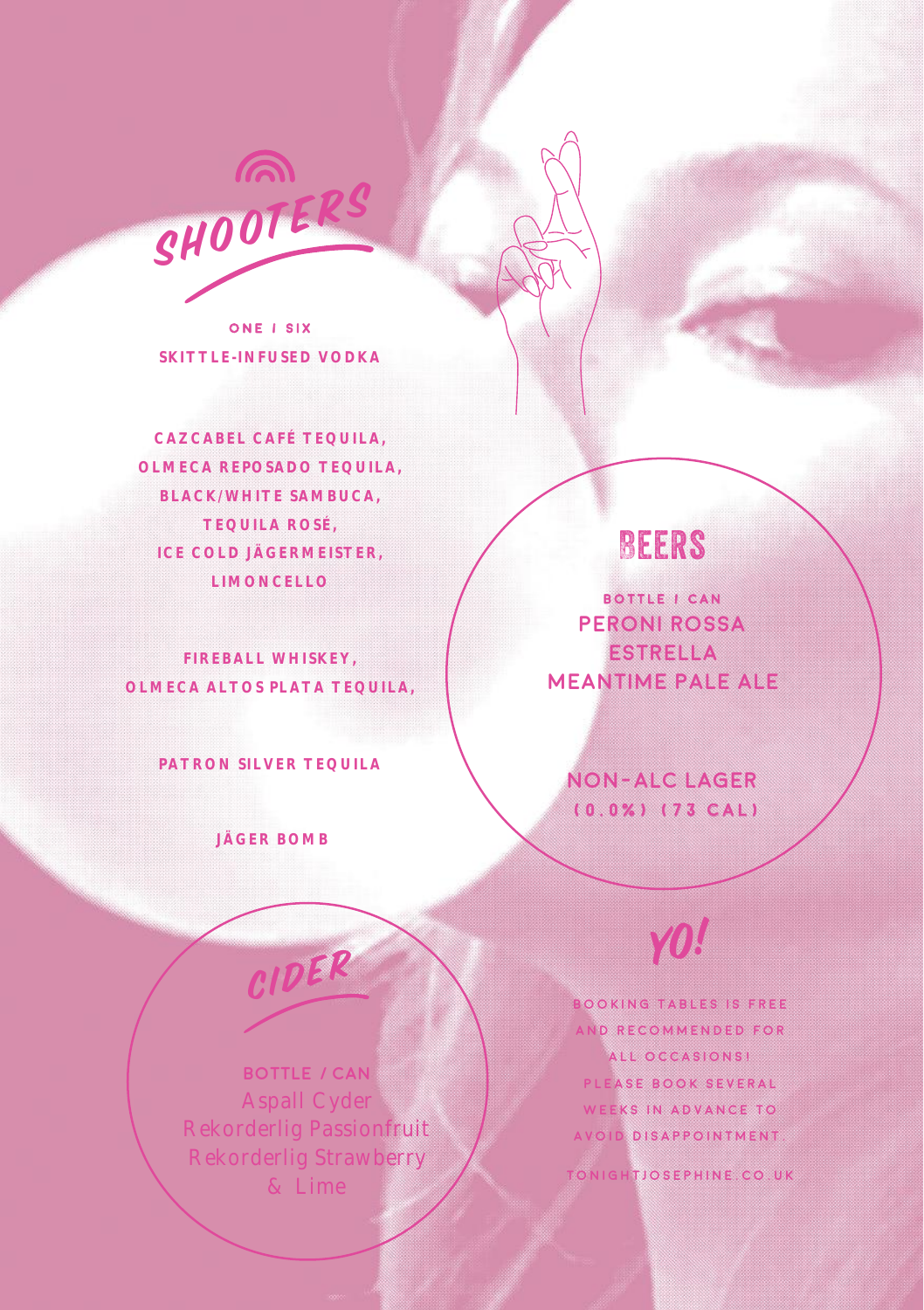SPECIALIST COCKTAILS

**NEVERLAND COUPE**

**SHINY. GREEN. SWEET. EXOTIC** Midori Melon Liqueur, Lillet Blanc Vermouth, Passionfruit, Citrus

#### NO SPRAY NO LAY **CUT ROCKS**

**SMOOTH. CLASSY. SCOTCH** Chivas Regal Scotch, Lemon, Honey, Apple, Egg White

**josephine loves** –

SUGAR DADDY

**W I N E** 

**SWEET. LONG. CHERRY** It's like candy. Disaronno Amaretto, Chivas Regal, Cola, Fruit Juices, Citrus

#### PEACH PIE **C U T R O C K S**

**SHORT. SWEET. ALMOND. PEACHY** Southern Comfort, Disaronno Amaretto, Pineapple, White Peach, Citrus Juice

#### STARBURST BOOGIE **S L I N G**

**FRUITY, BOOZY. SWEET. LONG** Absolut Vodka, Southern Comfort, Disaronno Amaretto, Archers Peach Schnapps, Pineapple, Citrus Juice

#### HOT AF **CUT ROCKS**

**HOT. HOT. HOT.** Spicy Margarita. Chilli-infused Olmeca Reposado Tequila, Triple Sec, Jalapeño, Pineapple, Lime, Tabasco

*Some of our cocktails contain allergens. If you have allergies, please speak with a member of the team. Unfortunately, we cannot guarantee the lack of any allergen in our cocktails due to the nature of how they are made.*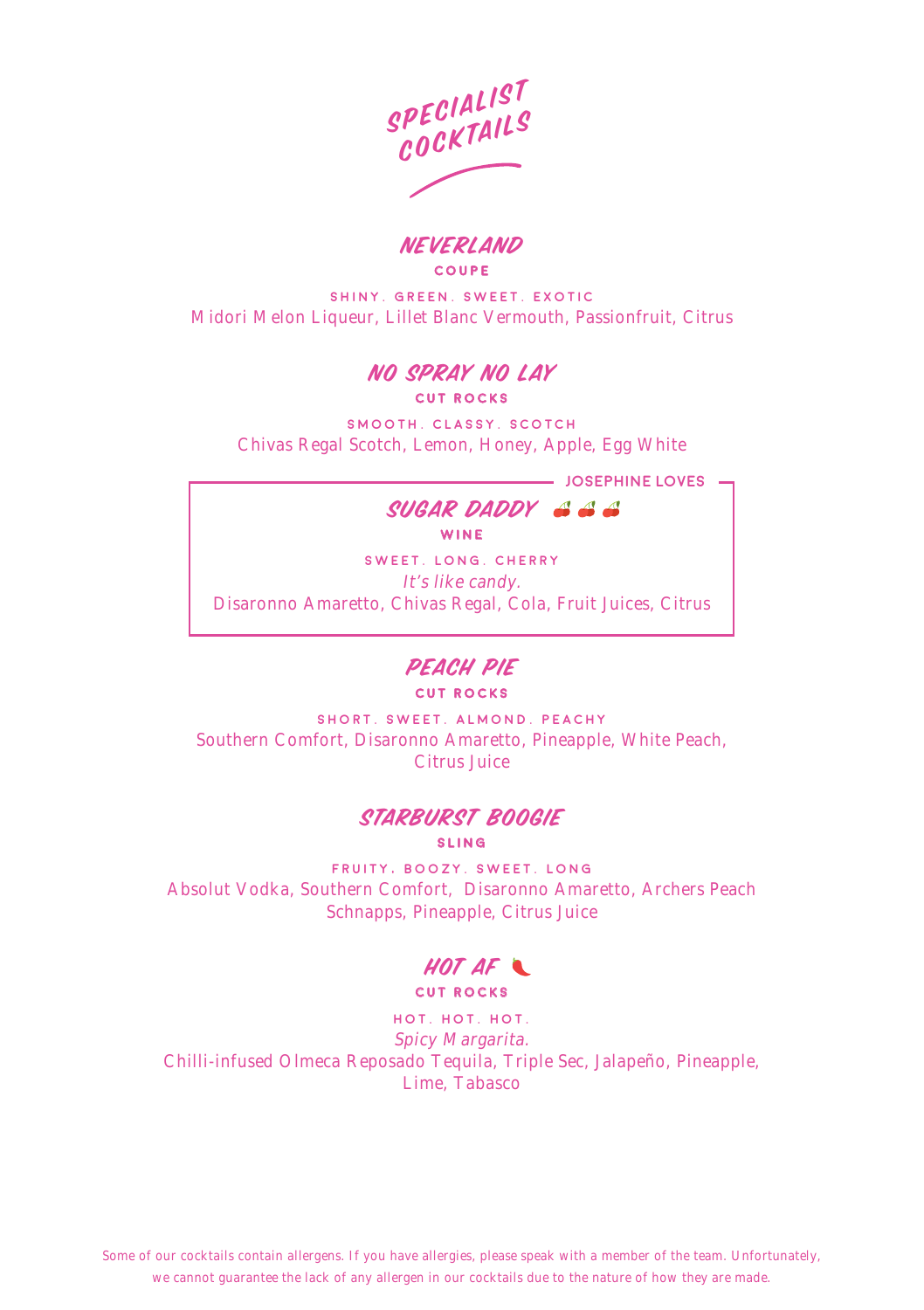

# LESS WHINE MORE WINE

## **WHITE**

Santomè Anna 6 Riesling/Chard (ITA) Ancora Pinot Grigio (ITA) Sierra Grande Sauvignon Blanc (CHI)

# RED

Santomè Moro 41 Merlot Raboso (ITA) Le Fou Pinot Noir (FRA) Peacock Wild Ferment Merlot (RSA)

# ROSÉ

Santomè Rosé (ITA)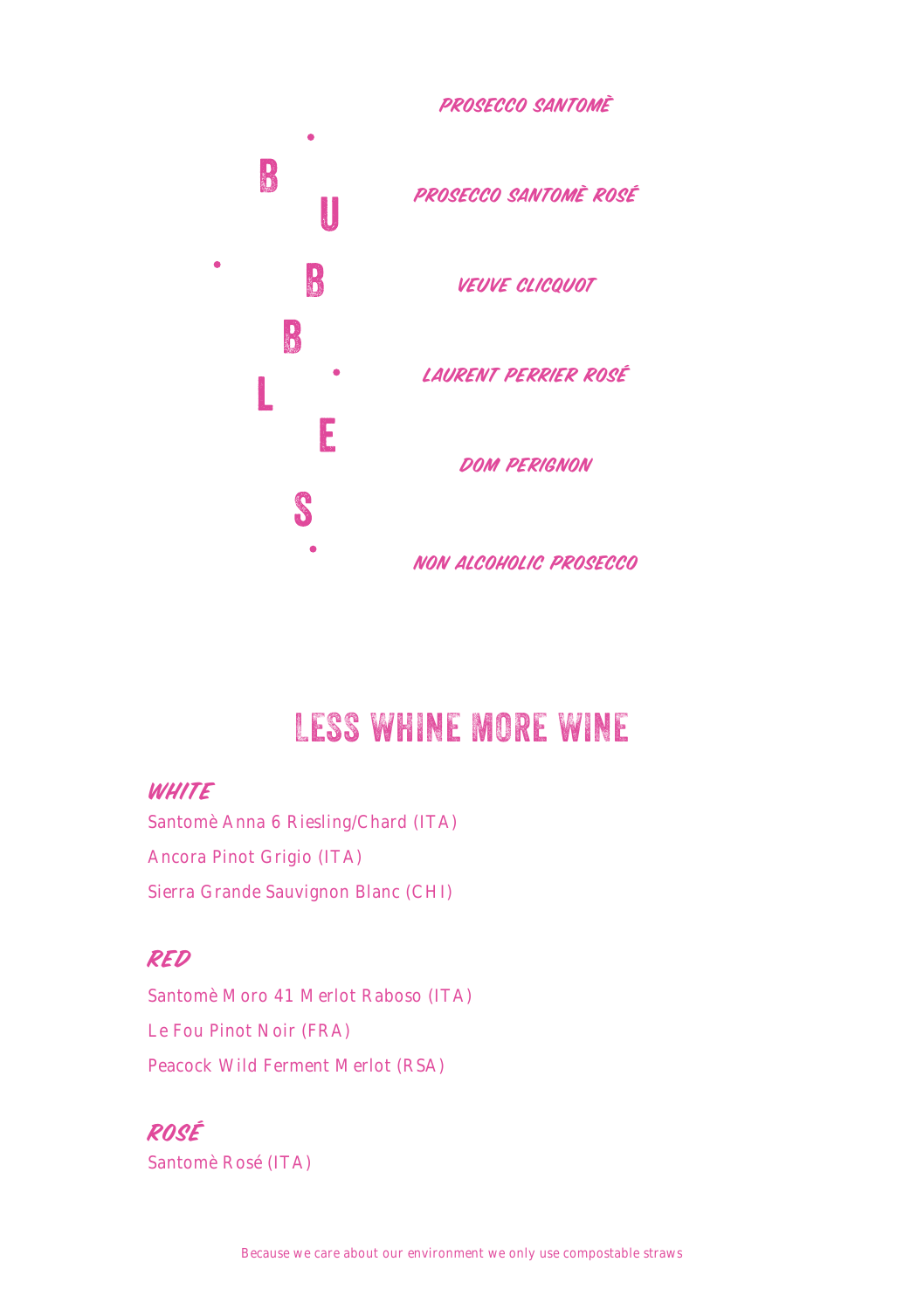tiki COCKTAILS

LIFE'S A BEACH **CUT ROCKS** 

**HOLIDAY VIBES. COCONUT. FRUITY. EXOTIC** Havana Club Especial Rum, Malibu Coconut Rum, Mango, Passionfruit, Lime, Almond Syrup

**josephine loves**

## $V/D$

#### **SLING**

**SWEET. LONG. TROPICAL. LOW-CAL** Very Important Punch. Havana Club Especial Rum, Orange, Pineapple, Bitters

#### RUM BONGO

#### **WINE**

**FRUITY. TROPICAL. LONG. SWEET** Havana Club Especial Rum, Passionfruit, Mango, Pineapple, Citrus Juice



**STRONG. SHORT. TWISTED** Old Fashioned meets Cuba Libre. Havana Club 7 Year Rum, Cola, Lime, Bitters

### **ZOMBIE**

**TIKI**

**TIKI. STRONG. LONG** Havana Club Especial Rum, Mount Gay Eclipse Rum, Pineapple, Tiki Spices, Absinthe, Fire!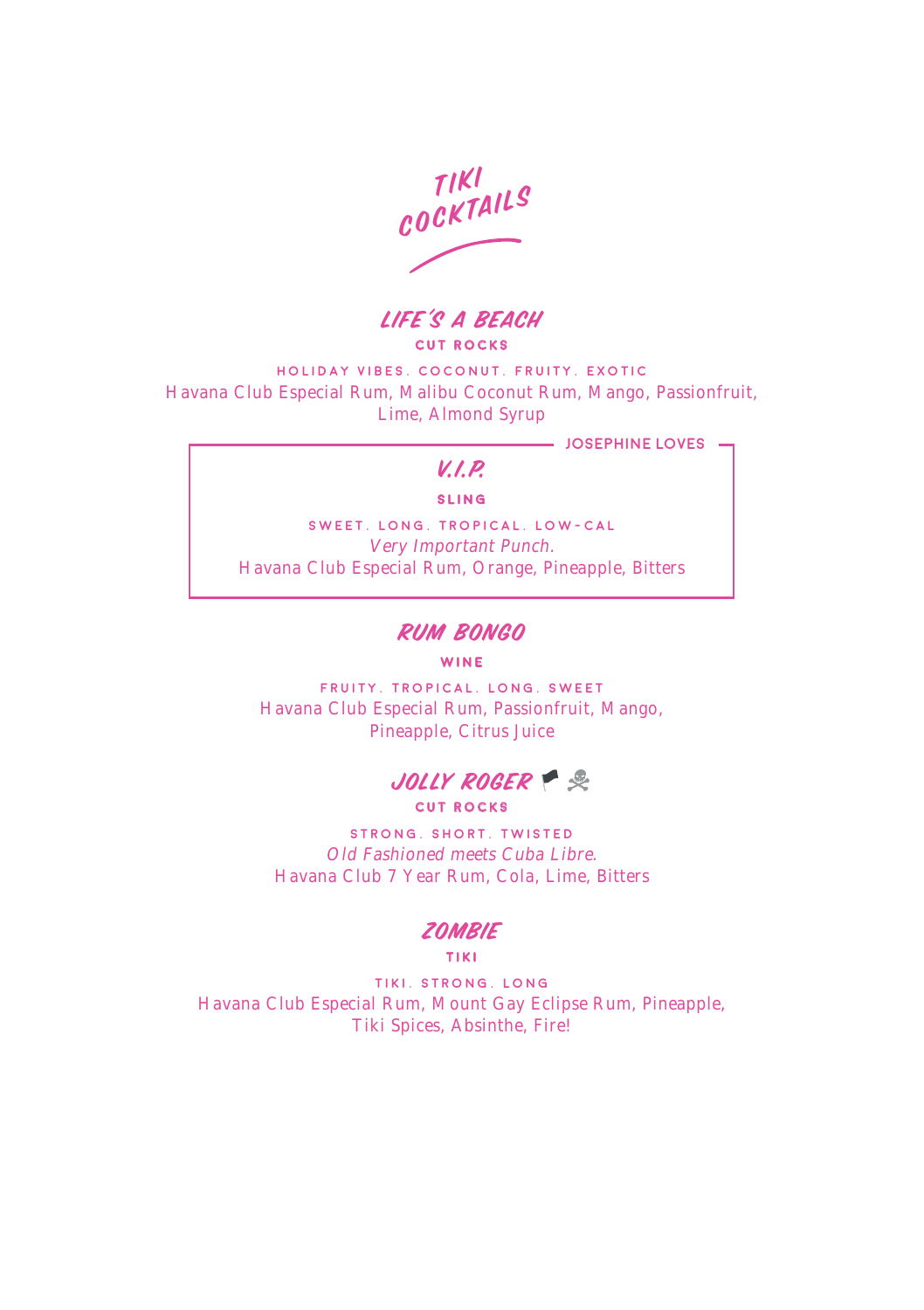



**GLITTER. FRUITY. SWEET. BUBBLES** Beefeater Strawberry Pink Gin, Citrus Juice, Pineapple, Strawberry Jam, Sparkling Wine

**josephine loves**

#### KARMA CHAMELEON **WINE**

**FLORAL. FIZZY. INTERACTIVE** Colour changing. Beefeater Gin, Lavender, Citrus, Butterfly Pea Tea

#### BLOOD ORANGE SLING **S L I N G**

**CITRUS, SPARKLING. TART. LONG** Beefeater Blood Orange Gin, Cointreau Orange Liqueur, Blood Orange Syrup, Grapefruit Soda

# LUNAR SPRINGS

**S L I N G** 

**CITRUS. BOTANTICAL. SPARKLING** Hendrick's Lunar Gin, Limoncello, White Peach, Citrus

#### LONDON LADY **SLING**

**REFRESHING. LONG. LOW-CAL. SWEET** Pure safistication. Hendrick's Gin, Elderflower, Fresh Lemon Juice, Ginger Ale

## STRAWBERRY & WATERMELON MARTINI **COUPE**

**REFRESHING. FRUITY. SWEET** Verano Watermelon Gin, Strawberry, Watermelon, Lime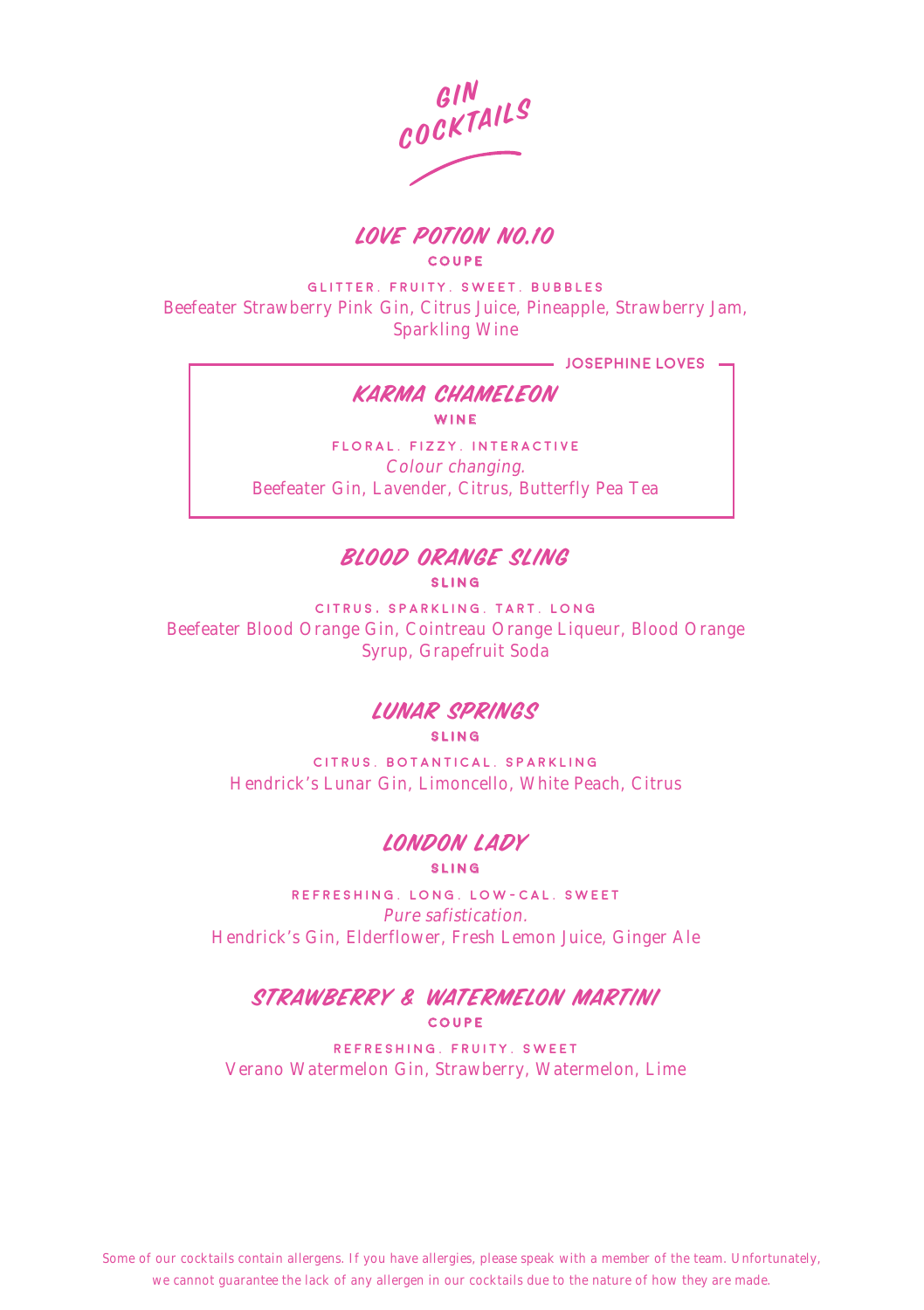VODKA COCKTAILS

PORN STAR MARTINI **COUPE**

**FRUITY. PASSION. SWEET. CLASSIC** Absolut Vanilla Vodka, Passoa Passionfruit Liqueur, Passionfruit Juice, Vanilla, Sparkling Wine

## SKINNY BITCH

#### **COUPE**

**LOW-CAL. FRUITY. SWEET. CLASSIC** Low-calorie Porn Star Martini. Passoa Passionfruit Liqueur, Lillet Blanc Vermouth, Passionfruit Juice, Vanilla, Sparkling Wine

### AB FAB

#### **COLLINS**

**LOW-CAL. LONG. SWEET. REFRESHING** Taste of Summer. Absolut Watermelon Vodka, Strawberry Juice, Watermelon

#### ESPRESSO MARTINI

#### **COUPE**

**CLASSIC. BITTER-SWEET. RICH. SMOOTH** Absolut Vodka, Kahlua Coffee Liqueur, Fresh Espresso

**josephine loves**

## SHIM SHIMMER

**SLING**

**GLITTER. REFRESHING. INTERACTIVE. BLUE** Wait for it… Reyka Vodka, Blue Curacao Orange Liqueur, Citrus

# RAZZLE DAZZLE

#### **COUPE**

**FRUITY. VIBRANT. SWEET. FUN** Glitter bomb. Absolut Vodka, Passoa Passionfruit Liqueur, Archers Peach Schnapps, Pineapple Juice, Citrus Juice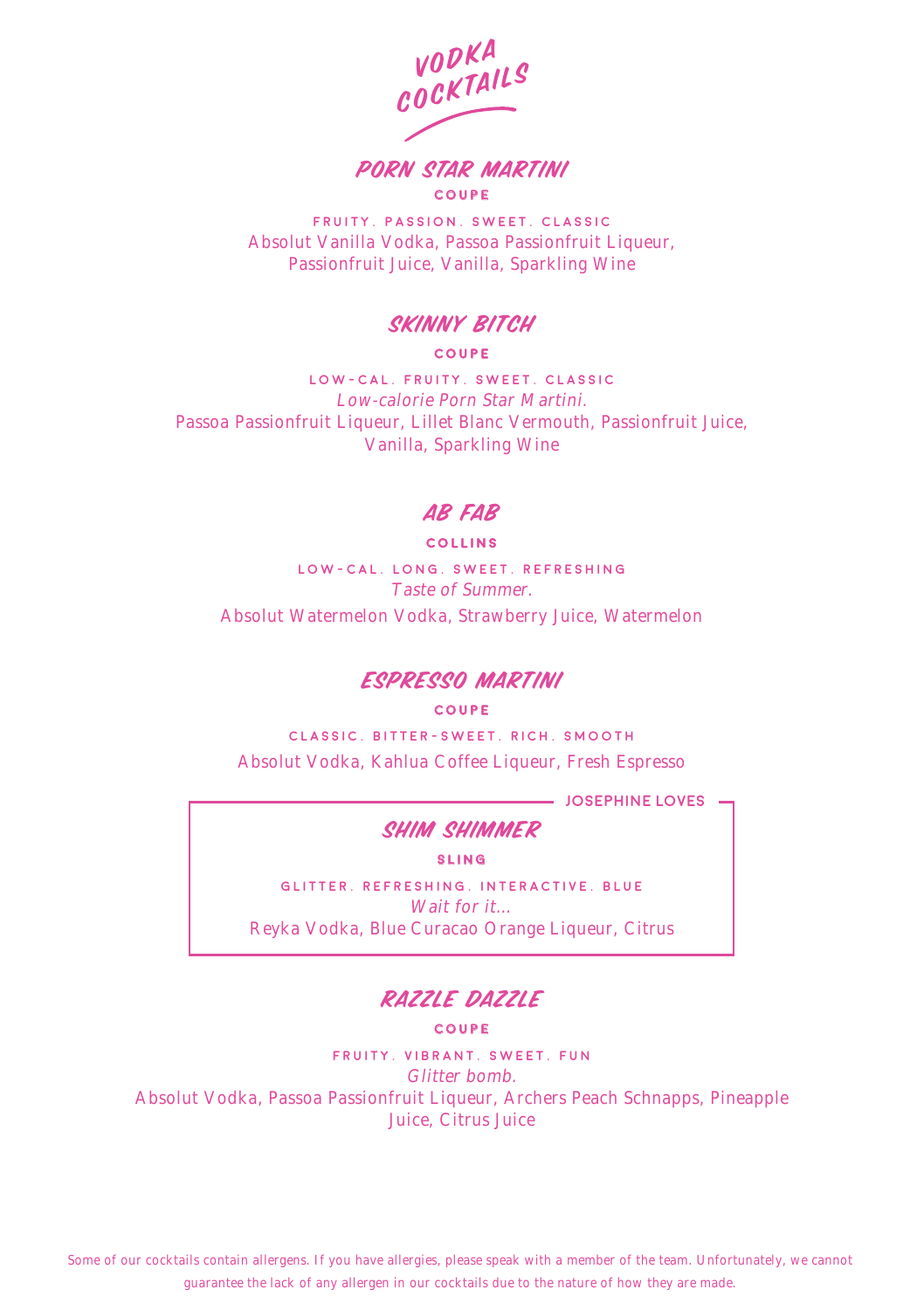



**LONG, FRESH. SUMMER** Rosé Wine, Passoa Passionfruit Liqueur, Citrus

**josephine loves**

# PINK FLAMINGO

**SLING**

**REFRESHING. LONG. SUMMER. LOW-CAL** Our take on the Paloma. Olmeca Reposado Tequila, Grapefruit Soda, Lime



#### **COLLINS**

**FRESH. CITRUS. SPARKLING. SWEET** Cointreau Orange Liqueur, Mango Liqueur, Fresh Oranges, Lemon Juice, Soda

#### CUCUMBER COOLER

**WINE**

**CRISP. LIGHT. SUMMER. WINE** White Wine (Riesling / Chardonnay), Cucumber, Elderflower, Apple, Pisco, Lime

NON-ALCOHOLIC cocktails

PROM QUEEN **(127 CAL) COUPE**

**FRUITY, PASSION, SWEET**

Non-alcoholic Porn Star Martini. Passionfruit & Vanilla Blend, Pineapple & Citrus Juices, Non-alcoholic Sparkling Wine

### VIRGIN ESPRESSO **(167 CAL)**

**COUPE**

**SMOOTH. NUTTY. CREAMY. ENERGISING** Fresh Espresso, Milk, Cream, Almond Syrup